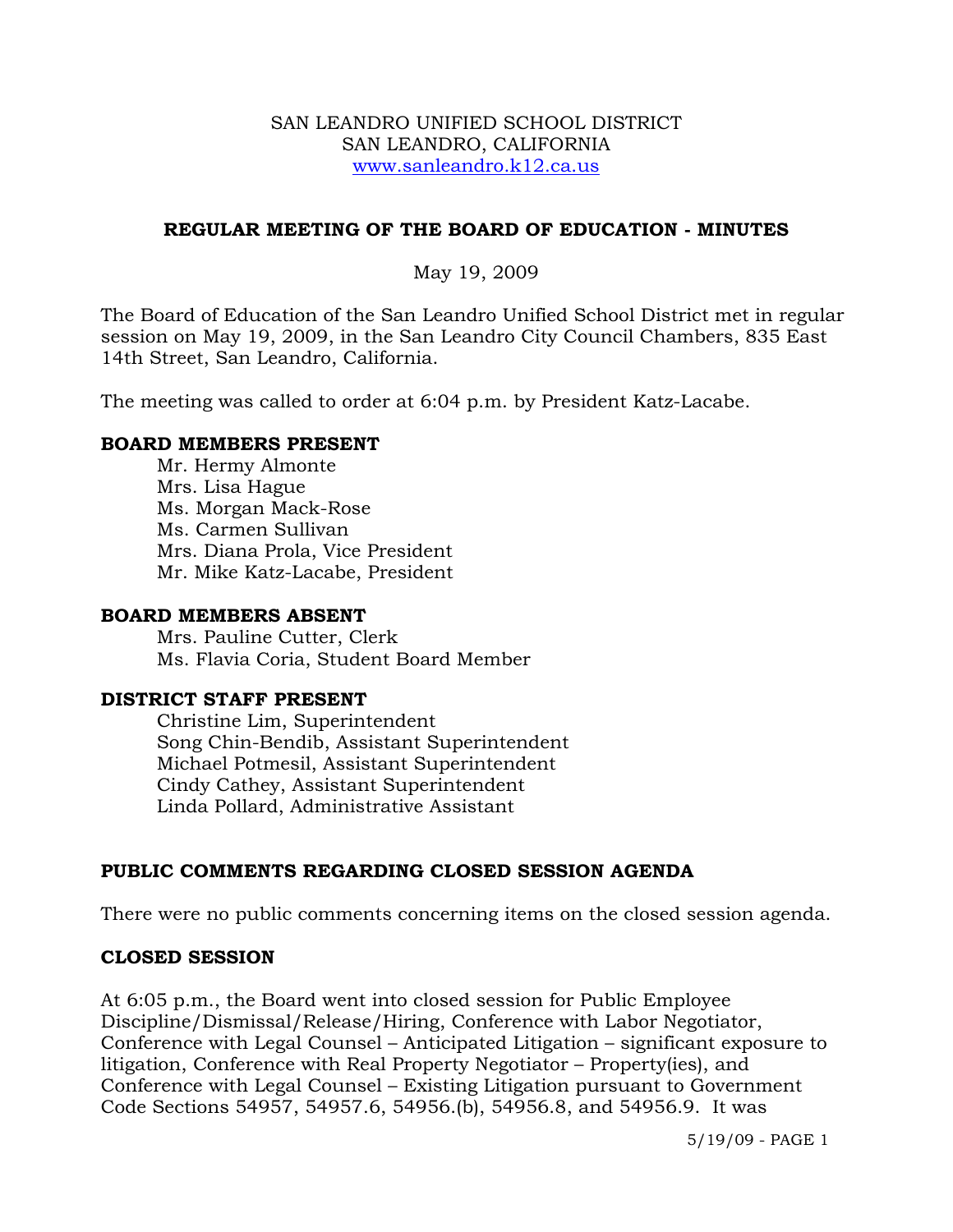determined that there was no need for closed session regarding Matters Related to Students – California High School Exit Exam (CAHSEE) Waiver Requests. The closed session was adjourned at 6:50 p.m.

The Board returned to open session at 7:00 p.m. with the Pledge of Allegiance to the Flag. President Katz-Lacabe said the Board had been in closed session where the following action was taken:

- On a motion made by Ms. Mack-Rose and seconded by Mrs. Prola, the Board accepted the Resignation and Release Agreement and the resignation of certificated staff #1055 by a 6-0 vote. Trustee Cutter was absent.
- On a motion made by Ms. Mack-rose and seconded by Mrs. Hague, the Board accepted the settlement with certificated employee #3911 by a 4-2 vote. Trustees Prola and Sullivan opposed. Trustee Cutter was absent.

# **APPROVAL OF AGENDA**

Prior to approving the agenda, Ms. Mack-Rose asked that Student Representative Report and Union Representatives' Report be moved to follow the Parks and Recreation Commission Report.

On a motion made by Ms. Mack-Rose and seconded by Mrs. Hague, the Board approved the agenda for the regular meeting of May 19, 2009, as amended by a 6- 0 vote. Trustee Cutter was absent.

**REPORTS** Parks & Recreation Commission Report: Juan Manuel Martinez, San Leandro Unified School District representative provided the Board with a DVD report highlighting the school playgrounds at McKinley and Jefferson Elementary Schools, noting that the grounds at Jefferson seemed very dry. He also briefly visited Toyon Park which is located next to Jefferson.

> In response to Board comments, Mr. Martinez stated that he would provide the Board with an update in his June report regarding the Commission's role (i.e. feedback, recommendations), in the WW Ad Hoc Committee, possible joint-use agreements for the school playgrounds and the San Leandro High School pool, and the irrigation system at Jefferson Elementary School.

- 1) Student Board Member Report There was no report.
- 2) Union Representative Reports
	- Jan Nuno, San Leandro Managers Association (SLMA),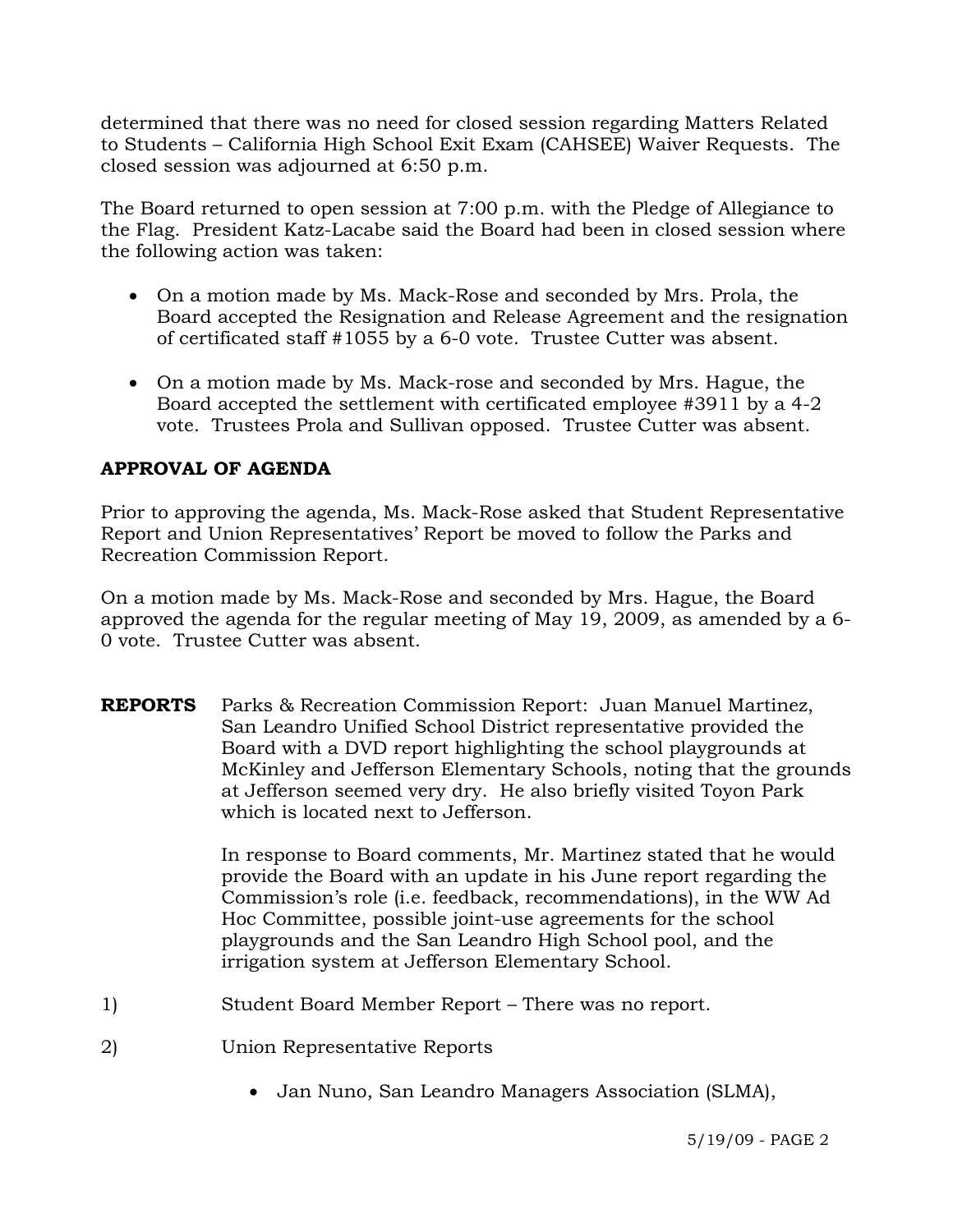reported that SLMA continues to be interested in having all members of our school community share in the impact of budget deficits. To that end, she read the following proposal on behalf of SLMA: "*We, the managers of the San Leandro Managers Association, agree to take one unpaid, non-duty day (a shortened work year) for the 2009-2010 school year. SLMA agrees to take the designated unpaid day to minimize adverse effects on students learning. We will collaborate with Cabinet to decide how the savings may be distributed to benefit student learning*."

- Chad Dutton, representing Carpenter Trades Local 713, reported that despite limited resources the schools and grounds continue to be maintained daily. They took part in Beautification Day at Washington Elementary School, and "Relay-for-Life" at Burrell Field. They will be participating in Beautification Day at Roosevelt Elementary School this coming Saturday.
- Billy Campbell, Teamters/Trade representative, hoped that the District would continue to pull together and work towards "keeping it as best we can, losing as little as we can."
- Jon Sherr, SLTA President, spoke in support of staff development for teachers. He read a Professional Collaborative Time (PCT) proposal from SLTA that highlighted a schedule that would support twelve, 1-hour PCT periods during the year. He also thanked the Board for their continued diligence in looking for funding sources, so that programs can be reinstated.

# **PRESENTATIONS**

• The District has been focused for the past six years on closing the academic achievement gap that exists between our students of color and their white and Asian peers. Two years ago the District launched Partnerships for Academically Successful Students (PASS), a district-wide training to empower parents of color and to build stronger parent partnerships.

 The outgrowth of that district-wide training was the creation of Parent Equity Program (PEP) Teams at each school site. These site-based parent teams developed areas of focus based upon each unique school situation. Site administrators and PEP parents representing the elementary, middle,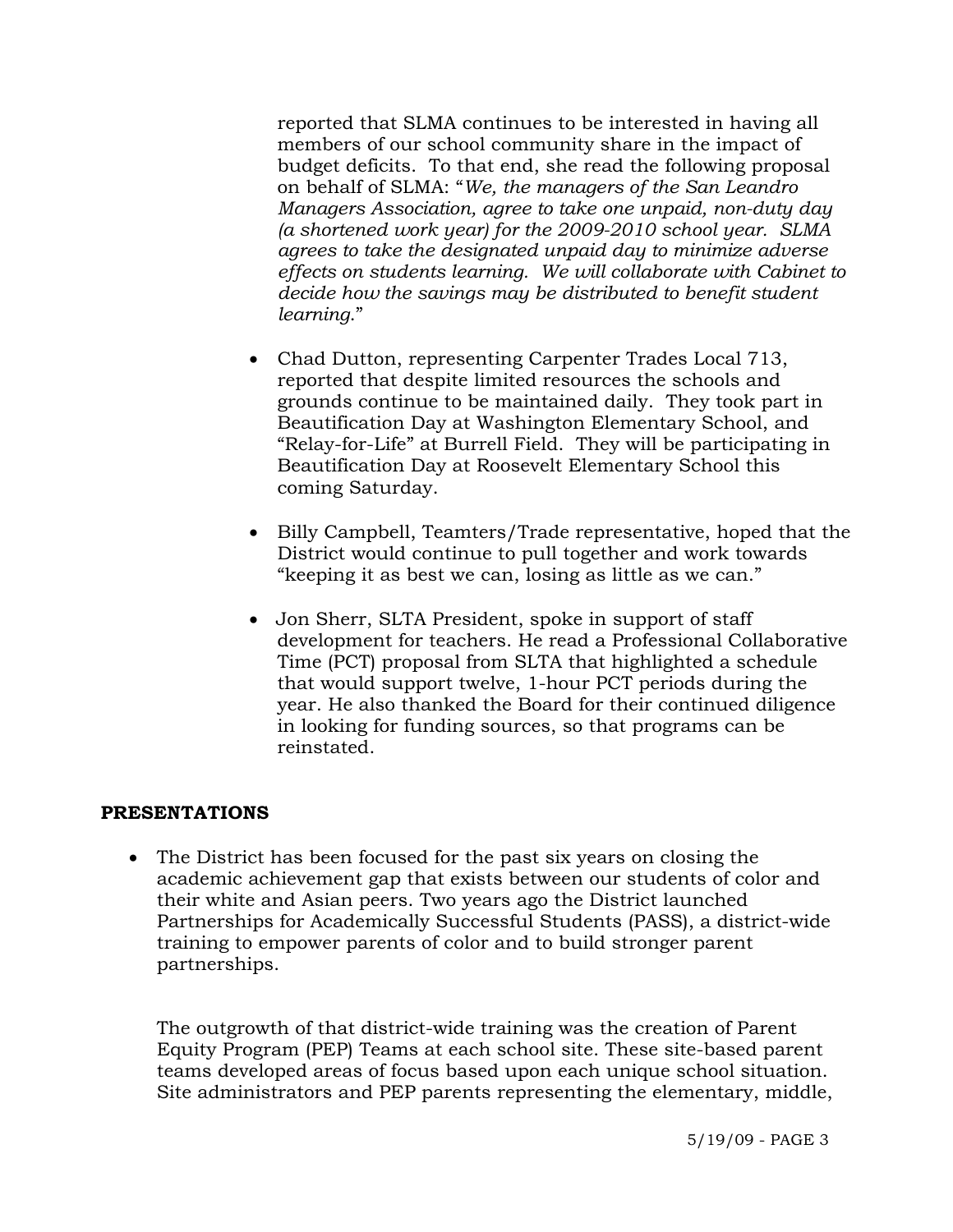and high school levels shared the work that is being done through our parent partnerships to help close the achievement gap and ensure the academic success of all students.

 Assistant Superintendent Cindy Cathey concluded by stating that common goals for 2009-2010 would focus on

- All groups conducting classroom walk-throughs
- Ensuring that PTO/PTA & SSC reflect demographics of the school
- Planning events and activities that reflect priorities of the parents
- Targeting parent education to meet needs of parents
- Parent empowerment

 The Board appreciated hearing from the parents and the innovative work being done at the school sites.

 Mrs. Prola would like to learn more about the Latino Family Literacy Project being offered at Washington and Madison Elementary Schools.

• Director of Nutrition Services, Aulani Cler, presented the proposal by our neighboring district, San Lorenzo Unified School District, to provide lunch meals to our elementary school students. The presentation detailed the cost analysis, noting that that staff was recommending that the Board reject the proposal. In addition, Ms. Cler shared a video showing the Food Services employees preparing and delivering meals, and various nutritious meals and options that are offered at the school sites.

Highlights of the proposal included:

- San Lorenzo will provide vending meals to elementary schools only (which means that only the packaged meal will be delivered per a price as agreed upon and no other personnel services will be provided)
- Staff has estimated that the cost of the proposal to San Leandro Unified at more than \$750,000:
	- 1. The District will pay a minimum cost per meal of \$2.50. (resulting in an increased cost of about \$587,000
	- 2. The District will give up its commodities money of \$167,000

 In response to using alternatives to plastic/Styrofoam containers and utensils, Ms. Cler explained that the District had already replaced the Styrofoam containers with cardboard boxes, and beginning next year, cutlery made from potato skins will take the place of plastic utensils. In addition Ms. Cler stated that while "going green" is not easy, and can be more expensive, as funds become available, the District would pursue further recycling products.

# **PUBLIC COMMENT**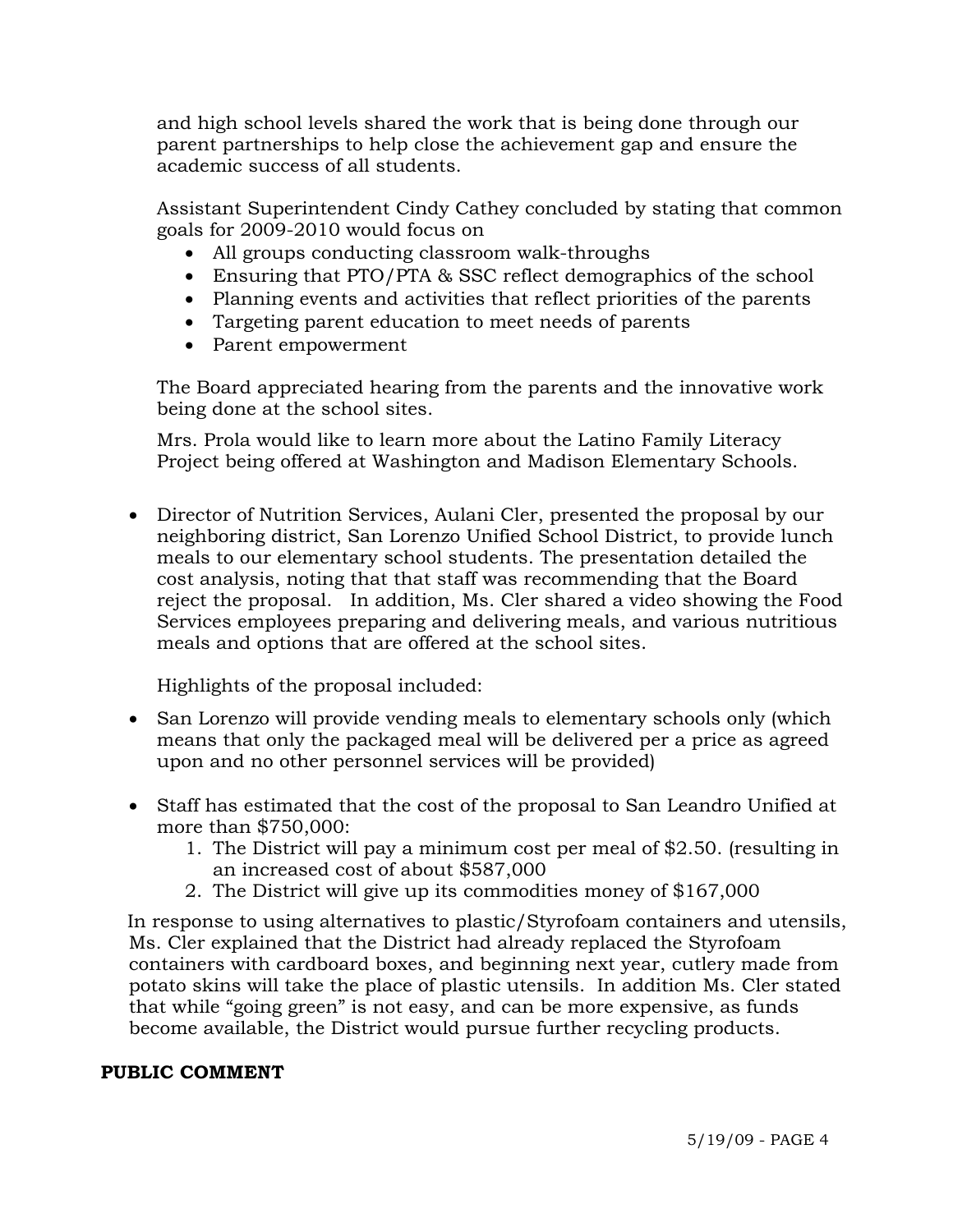• Mr. Cassidy felt that there needed to be more discussion and consideration regarding San Lorenzo Unified's proposal. He cautioned the Board to not reject the proposal without delving further into additional information.

#### **CONFERENCE ITEM**

#### Business Operations

# 4.1-CF Proposal by San Lorenzo Unified School District to Serve Lunch Meals to all the Elementary School Sites

The Board discussed and considered rejecting the proposal by the San Lorenzo Unified School District to serve lunch meals at our elementary school sites.

Based on the information presented, the Board felt that while the proposal did not provide any benefit to the District at this time, it was suggested that the District should consider continuing further discussions on other ways to partner with San Lorenzo.

On a motion made by Mrs. Hague and seconded by Mrs. Prola, the Board rejected the proposal by San Lorenzo Unified School District to serve lunch meals at our elementary school sites by a 0-5-1 vote. Trustees Hague, Katz-Lacabe, Mack-Rose, Prola, Sullivan voting no. Trustee Almonte, abstaining. Trustee Cutter, absent.

# **PRESENTATION**

- Assistant Superintendent of Business Services and the Director of Nutrition Services presented a transition plan in the Food Service Department. Ms. Cler reported that in light of the retirements of the Director and Account Technician, the elimination of the Supervisor position, and budget reductions, it was recommended that the following reorganization "transition plan" of the department be approved.
	- The Director position be downgraded and replaced with a position titled "Executive Manager"
	- An Account Clerk I (5-hour, 10-month month) that was frozen in 2005 be "unfrozen"
	- Account Technician of Food Services

 Responding to questions and concerns from the Board, staff further clarified the job responsibilities of the Account Clerk and Account Technician. It was also noted that because Food Services is generated by mostly Federal revenues, it has always been self sufficient, has the funds to support this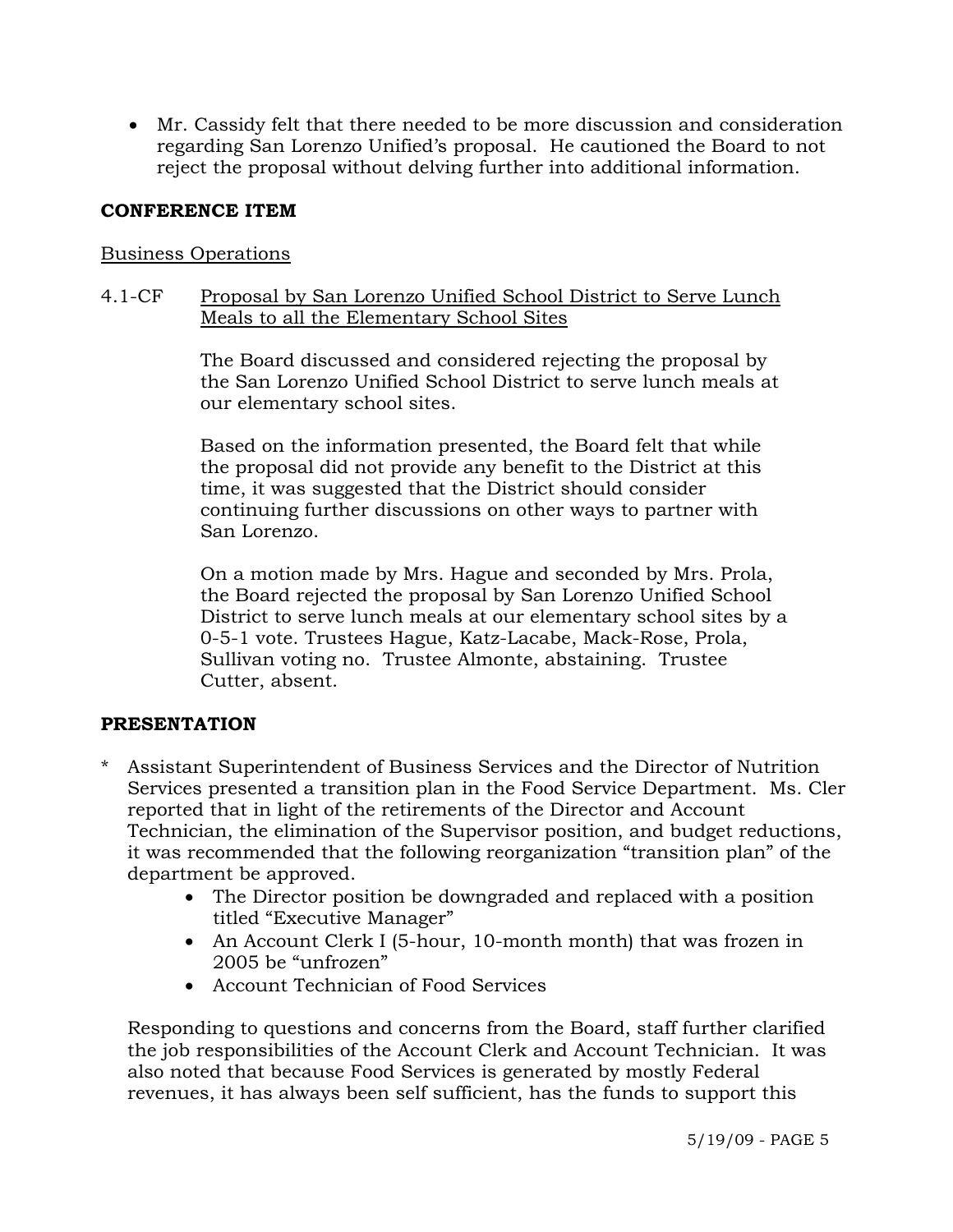recommendation and would not encroach onto the General Fund. In addition Education Code Section 45103.1 imposes rules and regulations that prohibit the displacement of school district employees, which means that despite outsourcing or subcontracting, the District would still need to maintain Food Services staff.

# **CONFERENCE ITEM**

### Business Operations

#### 4.2-CF Reorganization of Food Services Department

The Board discussed and considered the reorganization of Food Services Department at the District Office as presented.

On a motion made by Mrs. Sullivan and seconded by Mrs. Hague, the Board approved the reorganization of the Food Services Department as presented by a 6-0 vote. Trustee Cutter was absent.

After the vote, Assistant Superintendent Song Chin-Bendib thanked Food Services Director Aulani Cler for her unconditional support of our students for the last seven years. She also recognized Ms. Cler's support staff, Joyce Forsse and Patti Senna for all of their work.

#### **PRESENTATION**

Prior to proceeding with the K-3 program configuration presentation, Ms. Mack-Rose felt that that because the Board was already an hour behind in the agenda, and the fact that Mrs. Cutter, who has raised concern regarding this issue, was absent, it might beneficial to postpone the presentation to the next Board meeting or schedule a special Board meeting. Staff explained that it was their hope to receive direction from the Board tonight and then return to the June 2 Board meeting with additional information and/or a recommendation. The Superinendent polled the Board for dates for a special meeting; however, was unable to receive a consensus, so staff proceeded with the presentation.

As part of the restoration plan being addressed by the Board Finance Committee, the committee requested a presentation related to school site classroom capacity as it relates to class size in grades K-3.

 The staff of Educational Services presented information that addressed the following: School-by-school classroom capacity given various class sizes in grades K-3 ranging from 20:1 to 24:1, the impact of AM/PM or full day kindergarten on classroom space, and an analysis of instructional minutes.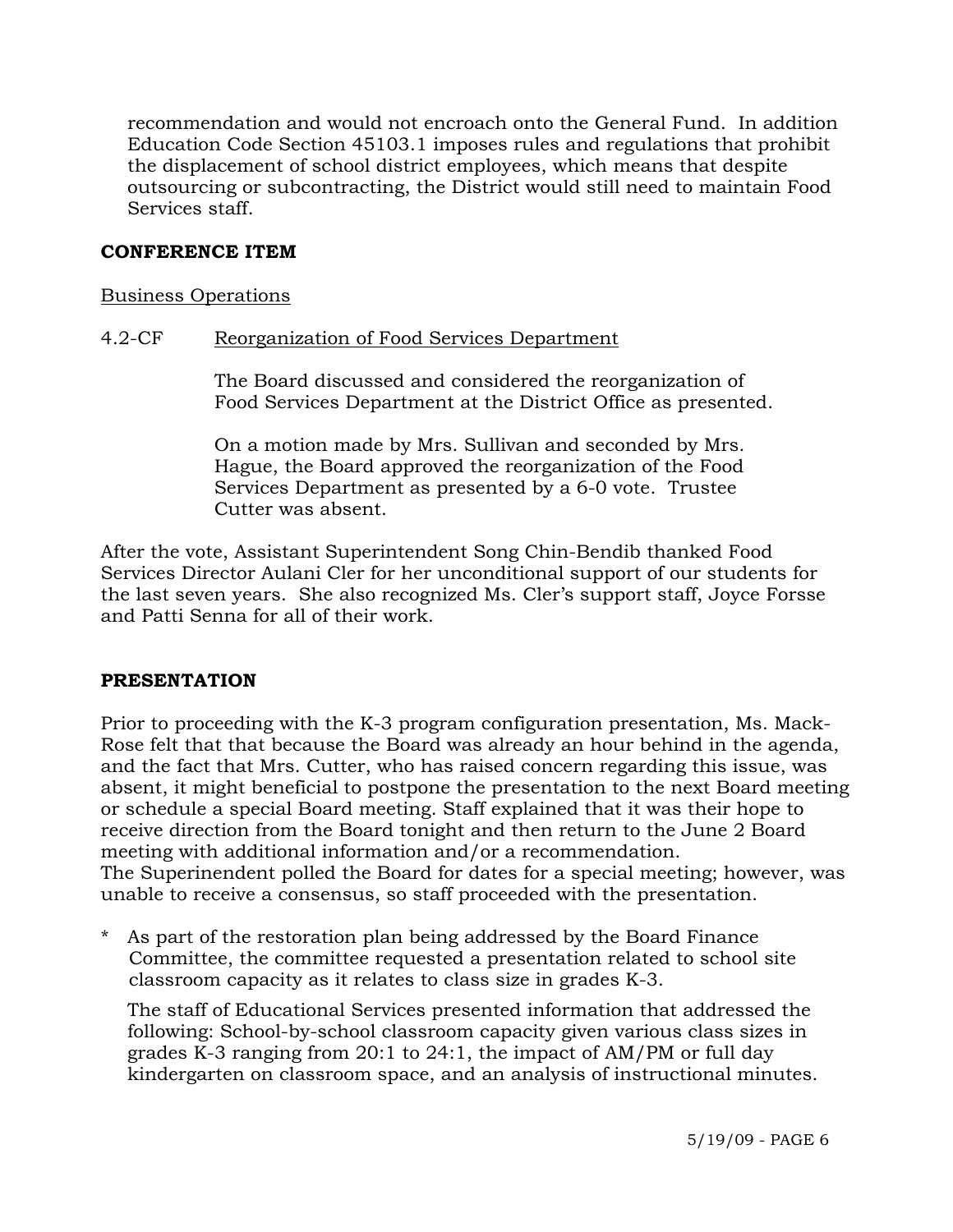The Board was presented with four alternative schedules.

 After sharing their thoughts, the Board directed staff to bring back more information related to Alternative Schedule #4a and #4b, which primarily look at full day kindergarten and 1-3 grade modified schedule with time for during the-day intervention.

# **PUBLIC COMMENT**

• Jon Sherr, San Leandro Teachers' Association President was concerned that throughout this process, the kindergarten teachers had not been asked for any input with regards to the timeline, schedule, and curriculum, etc., noting that they seemed unaware that a full-day kindergarten was even being considered.

# **PRESENTATION**

- Assistant Superintendent of Business Services provided a brief update of the State Budget including the Federal Stimulus Funds. The presentation covered the latest news of the State's 2009-10 projected budget gap and the May 19, 2009, Special Election. Highlights included:
	- May 12, 2009, Govern acknowledges a \$21.3 billion budget gap
	- May 14, 2009, Governor proposes two scenarios:
		- A. Initiatives Pass SLUSD's Budget reductions of \$1.1 million in 2008-09 and \$2.2 million in 2009-10
		- B. Initiatives Fail SLUSD's Budget reduction of \$2.0 million in 2008-09 and \$2.0 million 2009-10
	- One-Time Funding available, to date, for "any educational purposes" total \$5,264,756

 (CAUTION – State is recalculating four areas in Special Ed. If during this recalculation, we are found to be out of compliance in any of those areas, funds from this 50% of IDEA must be used to address those non compliant areas, reducing this amount by \$906,722)

- Three-Year Budget Outlook for the District indicates that
	- 2009-2010 \$4 million to \$5 million projected deficit (District will use one-time funds to balance the Budget)
	- 2010-2011 Minimally \$2 million deficit
	- 2011-2012 Additional minimal \$2 million deficit

 The Board posed questions for clarification, which were addressed by Ms. Chin-Bendib.

# **PUBLIC TESTIMONY ON NON-AGENDA ITEMS**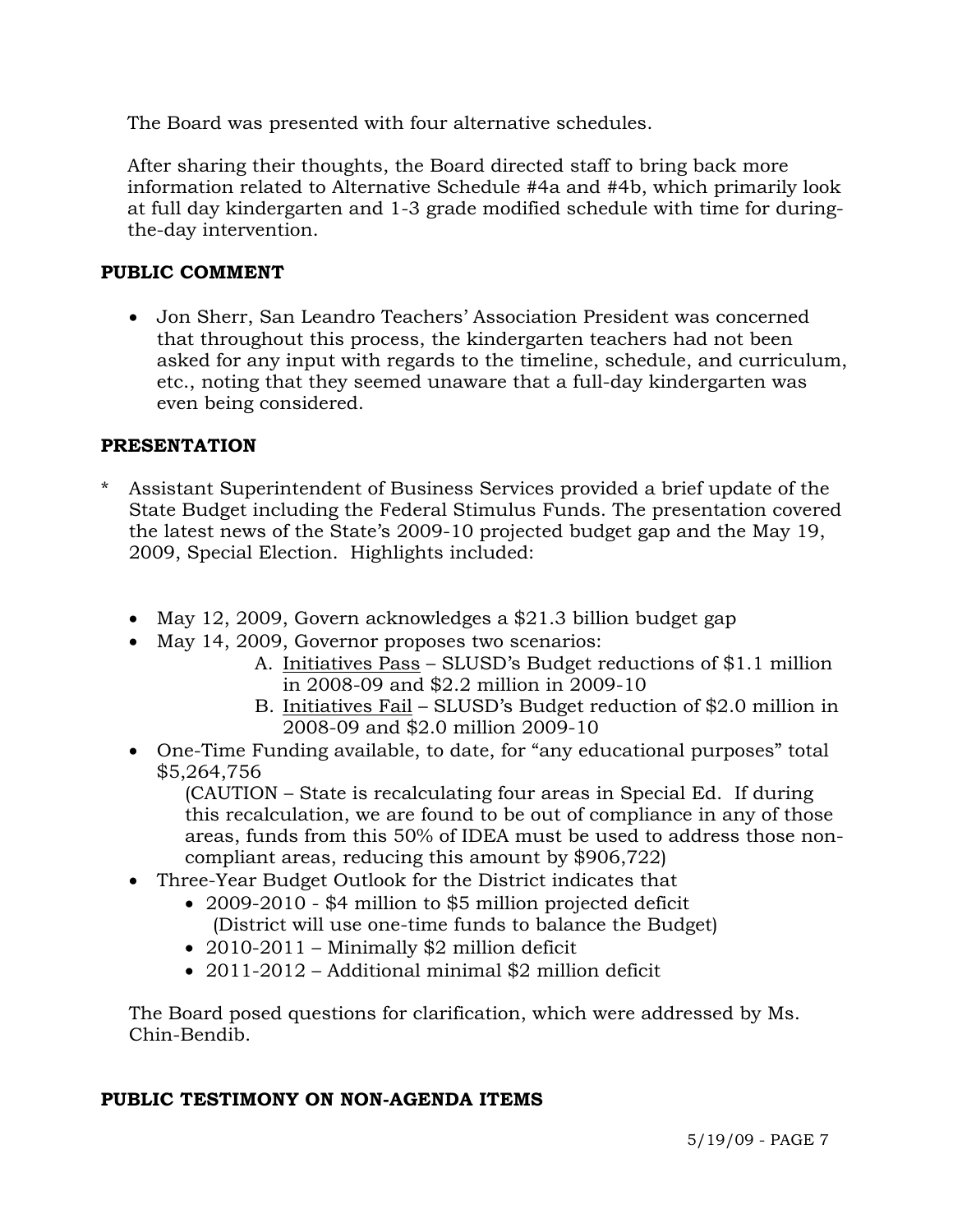### None

# **PUBLIC HEARINGS**

A public hearing was conducted regarding the San Leandro Unified School District's Initial Proposal to the Teamsters' Union Local No. 856/Alameda Building Trades Council.

The Board of Education acknowledges receipt of the San Leandro Unified School District's initial proposal to the Teamsters Union Local No. 856/Alameda Building Trades Council for a successor agreement. The Board is required to conduct a "sunshine" process and hold a public hearing in an open session of the Board of Education. This allows the public to view and respond to the initial proposal. Subsequently, the Board will accept the proposal, prior to entering into negotiations with the union. This is the second and final public hearing. By conducting a public hearing on a regularly scheduled Board meeting, the District will have met the requirement under Government Code 3547.

On a motion made by Mrs. Hague and seconded by Mrs. Prola the Board opened the public hearing regarding the San Leandro Unified School District's Initial Proposal to the Teamsters Union Local No. 85 by a 6-0 vote. Trustee Cutter was absent.

No comments were received from the audience.

On a motion made by Mrs. Hague and seconded by Mrs. Prola, the Board closed the public hearing regarding the San Leandro Unified School District's Initial Proposal to the Teamsters Union Local No. 856/Alameda Building Trades Council for a successor agreement by a 6-0 vote. Trustee was Cutter absent.

# **ACTION ITEM**

# Business, Operations and Facilities

4.1-A San Leandro Unified School District's Initial Proposal to Teamsters' Union Local No. 856/Alameda Building Trades Council

> On a motion made by Mrs. Prola and seconded by Ms. Sullivan, the Board accepted receipt of the San Leandro Unified School District's Initial Proposal to Teamsters' Union Local No. 856/Alameda Building Trades Council by a 6-0 vote. Trustee Cutter was absent.

#### **REPORTS**

1) Correspondence – There was no report.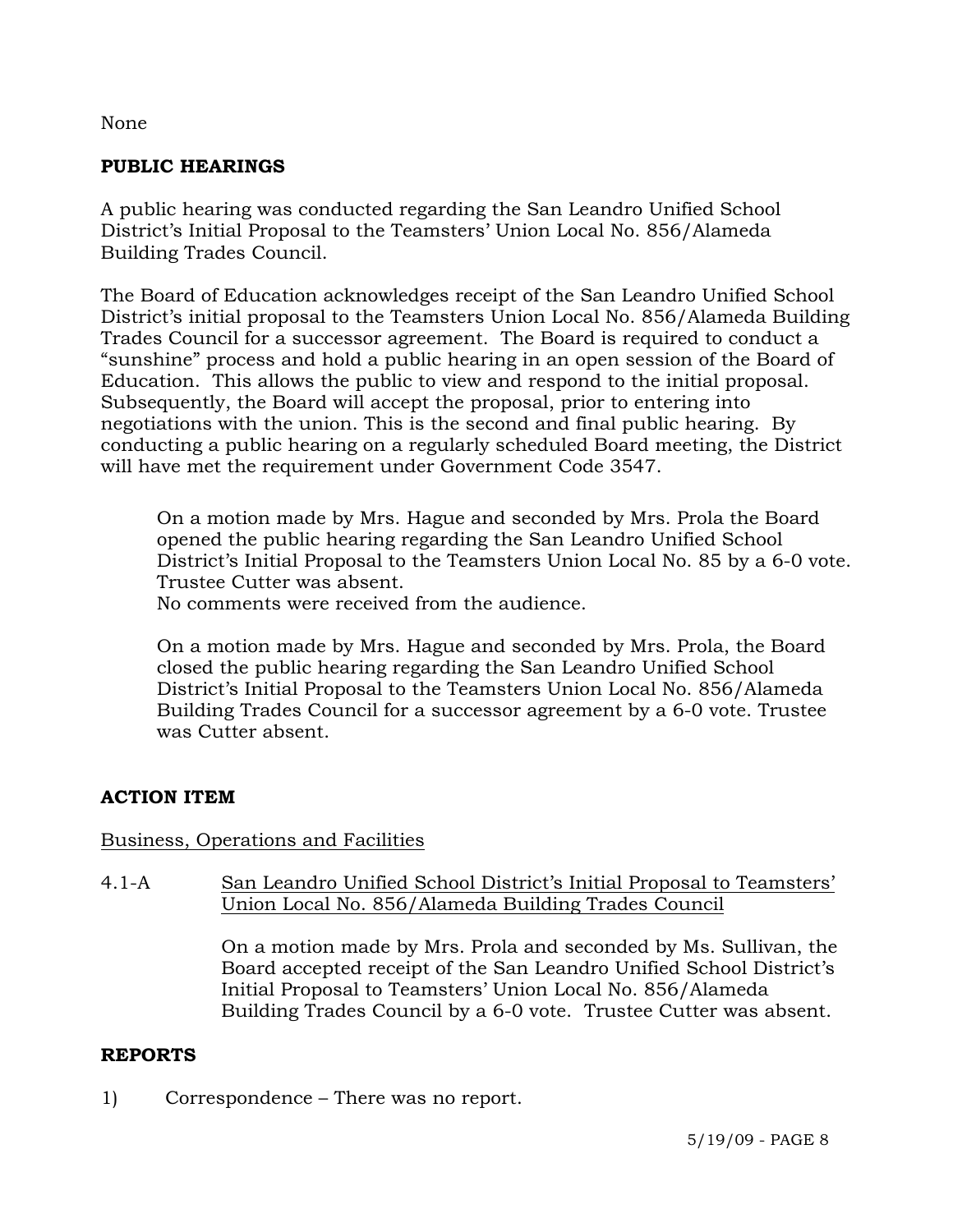- 3) Superintendent's Report Superintendent Lim provided the following report:
	- The District was awarded a \$2.285 million grant from the  $21^{st}$ Century Community Learning Centers Program which is funded by the US Department of Education and administered by the California Department of Education. The District will receive \$457,000 a year for the next five years to support after school programs at San Leandro and Lincoln High School programs.

 She commended Ali Cannon who worked closely with our educational and community partners, Girls, Inc. Eden ROP, Davis Street Family Resources Center, Evan Goldberg from The Alameda County Office of Education and Supervisor Alice Lai-Bitker's office and Bay Area Partnership for Children & Youth.

- May 12 was the 8<sup>th</sup> Annual African American Night at the Marina Center. She thanked Trustees Cutter, Mack-Rose, and Sullivan for attending this inspirational event, which was organized by Director of Student Services Sheila Lawrence. She acknowledged the more than 200 students in grades fifth through twelfth grade students including students from the Adult School who were selected by the principals and teachers for recognition.
- On May 20, a New York Times reporter will be meeting with some of our students who are members of the Bancroft Middle School's Gay Straight Alliance (GSA) to learn about their experiences standing up as an ally. He will potentially use these interviews in writing a story about gay youth and their varied experiences in middle school.
- On May 29, a crew from ABC's *20/20* will be filming at Bancroft Middle School. Principal Mary Ann Valles, ETOT teachers Matthew Kertesz and Lisa Wong, Glenn Singleton and she will be featured on a program discussing the District's important equity work to eliminate the racial predictability of the achievement gap.
- Our TARI project on Arts Integration for Equitable Outcomes continues to be well received by staff and students, with eight participants taking the Beyond Diversity online course earlier this year. Ms. Lim will be sharing more with Board at a future Board meeting.
- Laura Hackel, District VAPA, PE and BTSA coordinator, has invited the Board and staff to the 2009 BTSA Colloquium next Thursday, May 28, at 3:45 p.m. at the San Leandro Public Library.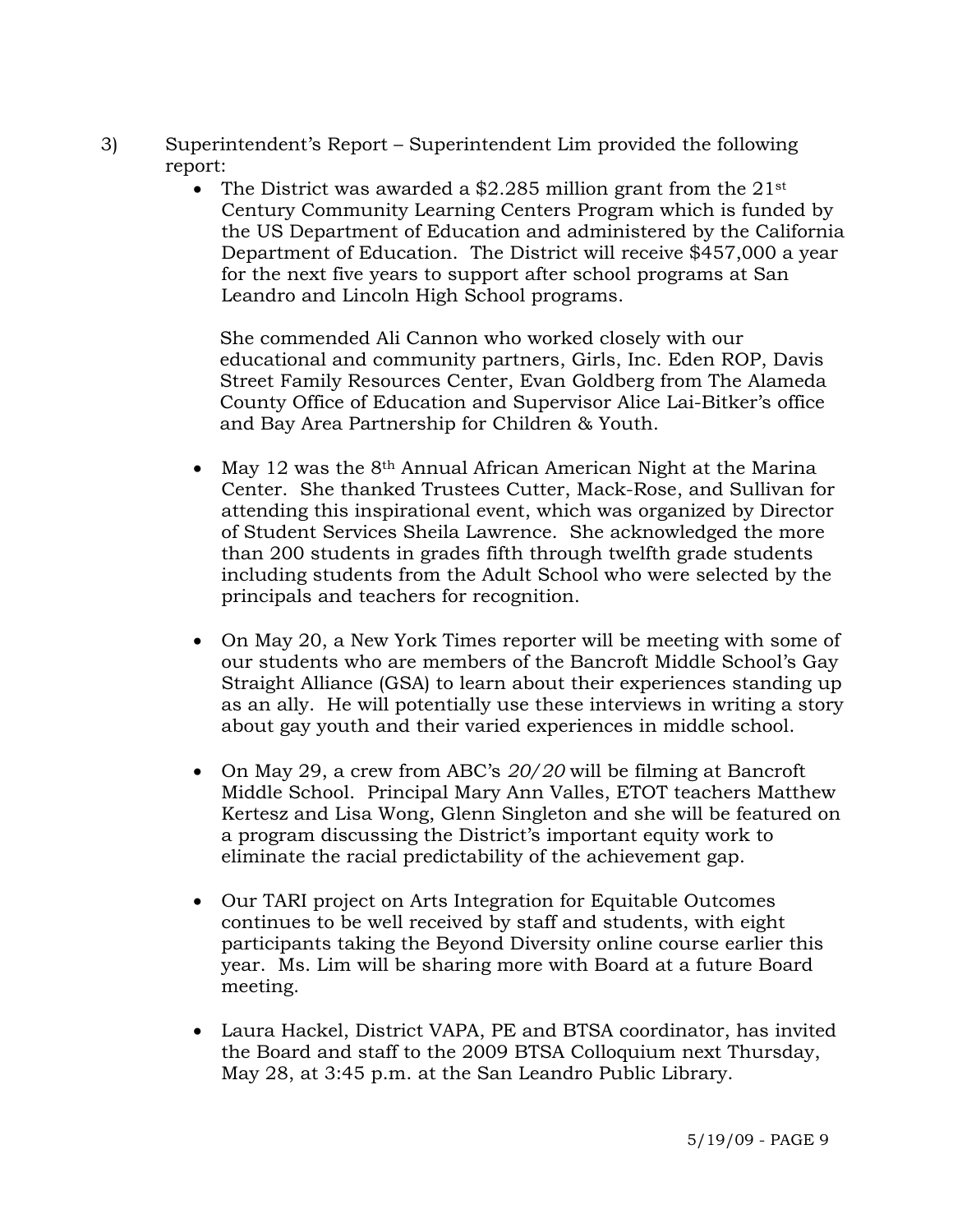- 4) Board Committee Reports
	- Facilities/Technology There was no report
	- Policy There was no report.
	- Budget Advisory Committee (BAC) Mrs. Hague reported that the committee met on May 7 and received a presentation on the state budget and stimulus funds; and reviewed the "Sweep" and Tier II flexibility funds. They also reviewed and provided feedback on the Finance Committee's priority list for restoration of budget reductions.
- 5) Board Representatives' Reports
	- Eden Area Regional Occupational Program Mr. Almonte reported that the Commission met on May 7. They recognized 44 students who competed in the SkillsUSA State Competition from April 23-26 in Fresno. Three criminal justice students who received Gold Medals have advanced to the national competition in Kansas City on June 21. Twenty-two students qualified at the California State DECA competition and will advance to the international competition. The Commission also received the WASC report, which has been posted on the ROP website.

# **CONSENT ITEMS**

The following items were pulled from the Consent Calendar:

- 1.1-C Approval of Board Minutes April 21, 2009, requested by Ms. Sullivan
- 1.2-C Approval of Board Minutes April 28, 2009, requested by Mr. Almonte

# Human Resources

2.1-C Acceptance of Personnel Report

# Educational Services

- 3.1-C Acceptance of Donations
- 3.2-C Designation of School Representatives to the California Interscholastic Federation League (CIF)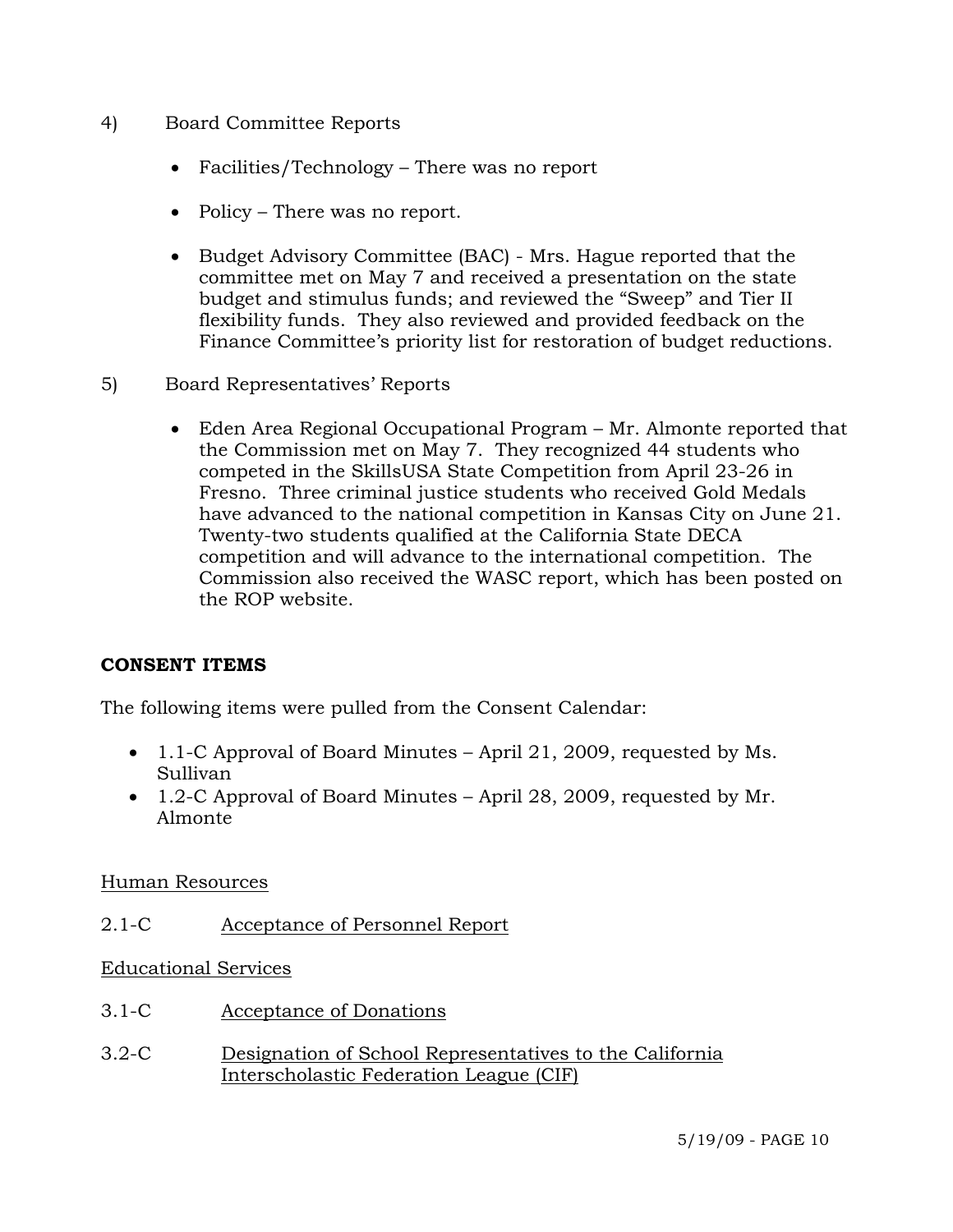- 3.3-C Proposed Revision to Board Policy and Administrative Regulation 3553 Free and Reduced Price Meals
- 3.4-C Proposed New Board Policy and Administrative Regulation 0520.2 Title I Program Improvement Schools
- 3.5-C California High School Exit Exam (CAHSEE) Waiver Requests for Students S1-08/09; S2-08/09; S3-08/09; S4-08/09; S5-08/09; S6- 08/09; S7-08/09

Business Operations

- 4.1-C Ratification of April 2009 Payroll
- 4.2-C Approval of Bill Warrants

# Facilities and Construction

5.1-C Amendment #2 to WLC Architects Contract to Modify the Information Technology Requirements for the San Leandro Academy of Multi-Media at the San Leandro High School Arts Education Center

On a motion made by Mrs. Hague and seconded by Mrs. Prola, the Board approved the remaining consent items by a 6-0 vote. Trustee Cutter was absent.

# General Services

1.1-C Approval of Board Minutes – April 21, 2009

Ms. Sullivan noted that she would like her comments on page 14 of the minutes, under Board Member Comments, regarding "The Southern Alameda County Alliance of African American Educators (SACAAE) Fifth Annual Cultural Pursuits Student Achievement Awards", clarified and reflect that "San Leandro High School did not submit any names of students to be recognized".

On a motion made by Mrs. Sullivan and seconded by Mrs. Prola, the Board approved the Board Minutes – April 21, 2009, as amended, by a 6-0 vote. Trustee Cutter was absent.

1.2-C Approval of Board Minutes – April 28, 2009

Mr. Almonte noted a misspelled word on page 2 of the minutes: "sties should be sites".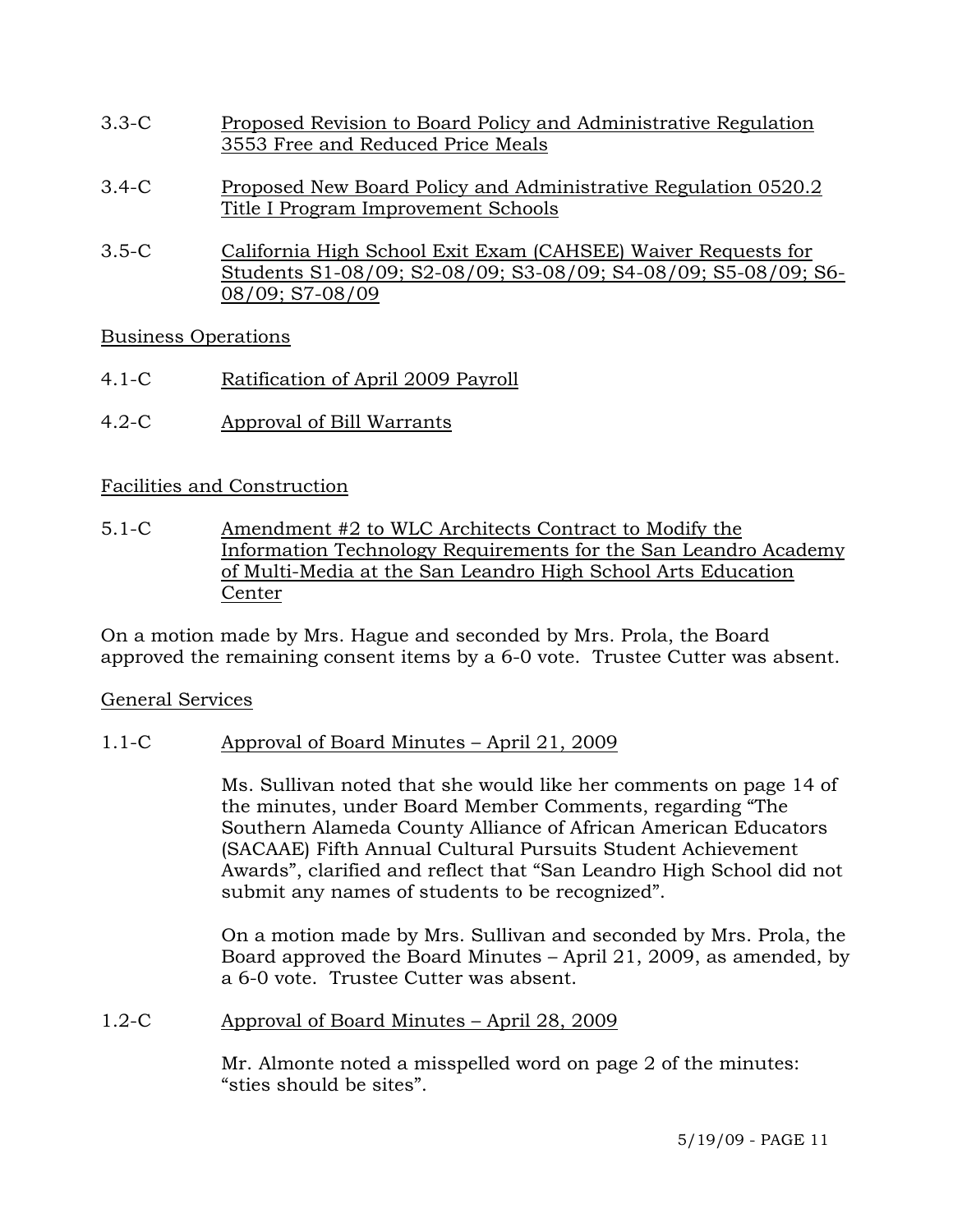On a motion made by Mr. Almonte, and seconded by Mrs. Hague, the Board approved the Board Minutes – April 28, 2009, as amended, by a 6-0 vote. Trustee Cutter was absent.

#### **ACTION ITEM**

#### Human Resources

#### 2.2-A Approve the 2009-2010 Traditional Year Education Student Calendar

On a motion made by Mrs. Sullivan and seconded by Mrs. Hague, the Board approved the 2009-10 Traditional Year Education Student Calendar by a 6-0 vote. Trustee Cutter was absent.

#### **CONFERENCE ITEMS**

#### General Services

#### 1.1-CF Schedule of Regular Board Meetings

The Board discussed and considered approving the schedule of the regular Board meetings for 2009-2010.

It was explained that because the District Office is closed for twoweeks for winter recess from December 21-January 1, the regular meetings for January 2010 were scheduled for the second and third Tuesdays, instead of the first and third.

It was also noted that Trustee Cutter had a concern regarding the August meeting dates, noting that because she was absent, the Board felt that this item should be tabled this until the next meeting, so that Mrs. Cutter would be present to address her concerns.

On a motion made by Mrs. Hague and seconded by Mrs. Sullivan, the Board tabled the schedule of the regular Board meetings for 2009-2010 to the next meeting by a 6-0 vote. Trustee Cutter was absent.

#### Facilities and Construction

# 5.1-CF Lincoln High School Mural

The Board discussed and considered approving the Lincoln High School Mural project.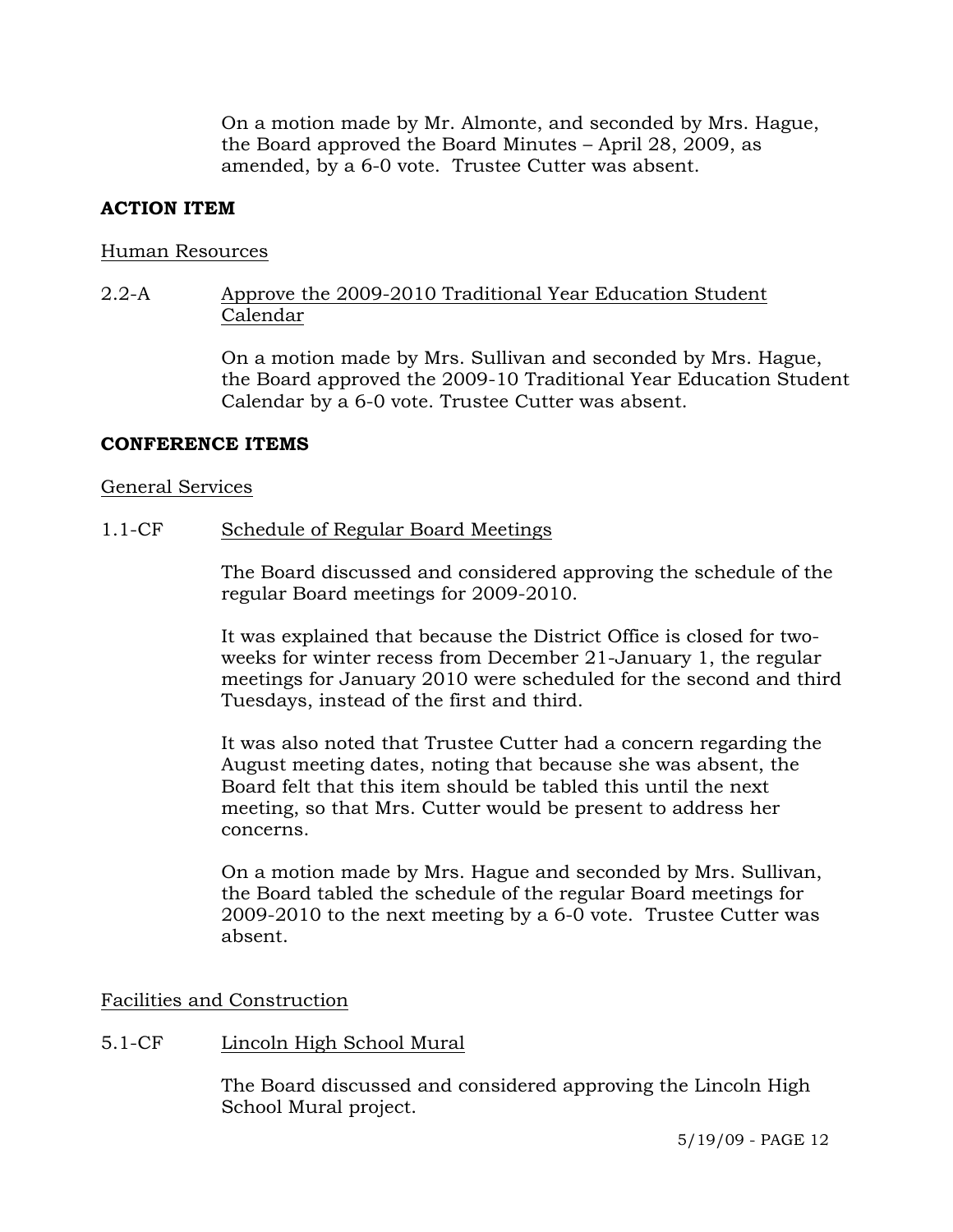The Board appreciated the tone and concept of the mural however, was concerned that the mural seemed to focus on a specific ethnic group, and that it was not more generic (referring to an "Obama 08" sign).

Alex Harp, Lincoln High School principal, explained the three vocal points of the mural:

- The image depicts the transition of a troubled youth without direction to one becoming engaged in his education and finally earning is high school diploma
- The scene depicted starts from left to right in darkness and culminates under a bright, shiny ski
- The bridge represents the transition from helplessness to hope that Lincoln has provided.

On a motion made by Mrs. Prola and seconded by Ms. Sullivan, the Board approved the Lincoln High School Mural project by a 6-0 vote. Trustee Cutter absent.

# **INFORMATION ITEMS**

# Business Operations

4.1-I Miscellaneous Receipts

Miscellaneous receipts in the amount of \$16,264,344.50 have been deposited in the Treasure of Alameda County.

4.2-I Washington Library Project

The Board received for information and review the Washington Elementary School Library Project to repair-shelving and reconfigure ergonomic setup for the new automated system.

# **ADDITIONAL SUGGESTIONS AND COMMENTS FROM BOARD MEMBERS**

• Ms. Mack-Rose reminded the Board that the Elementary Open Houses were tomorrow, May 22, and at this time there was no Board coverage at Roosevelt. She also reiterated her concern regarding the continued lateness of the meetings and hope that in the future the agendas would be more reasonable.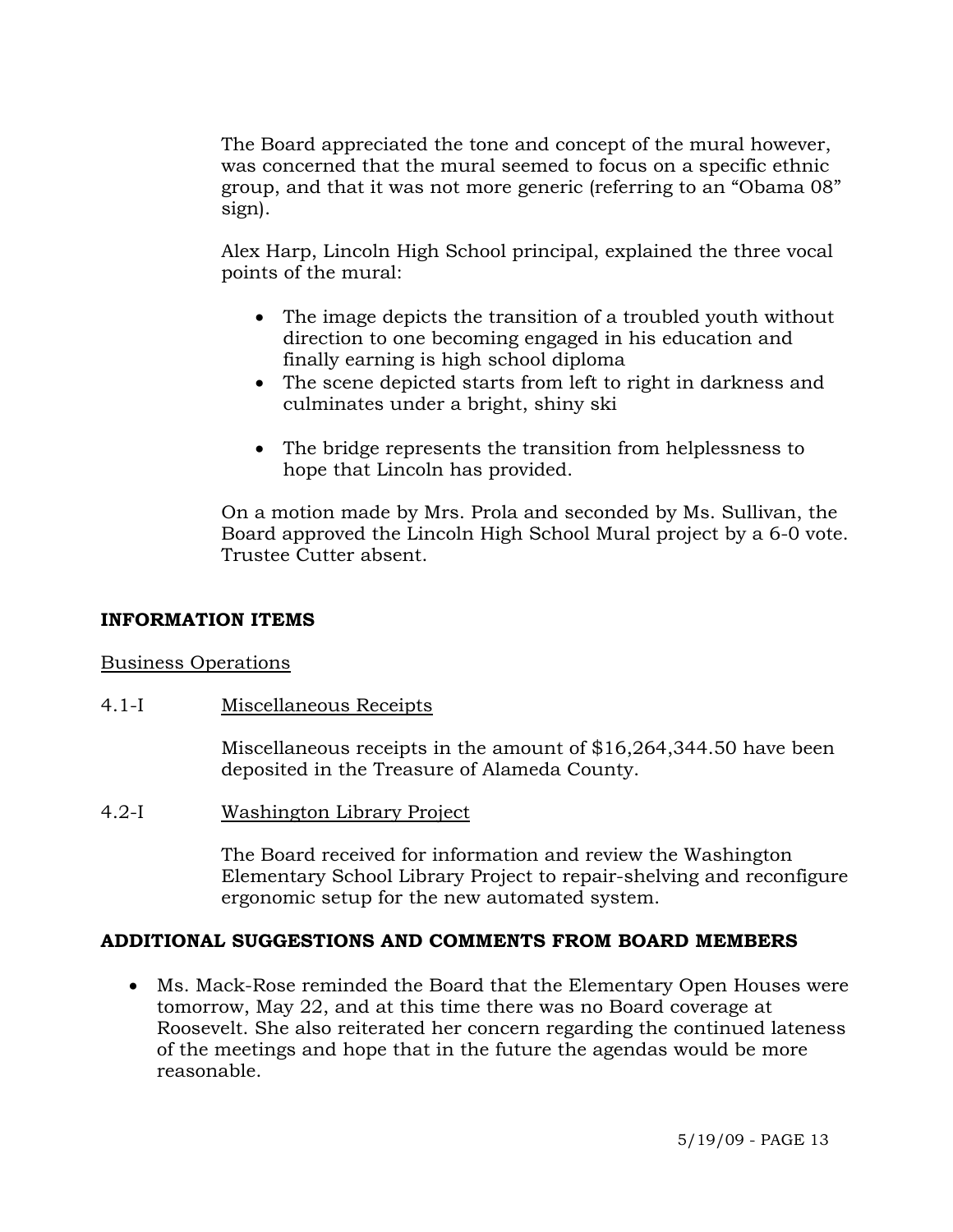- Ms. Sullivan thanked the PEP teams for their presentation.
- Mrs. Hague commented that she recognizes SLTA President Jon Sherr's concerns with regards to the all day kindergarten proposal timeline, reminding the Board to be mindful of those key players and include them in the process, making it manageable and reasonable for them to implement.